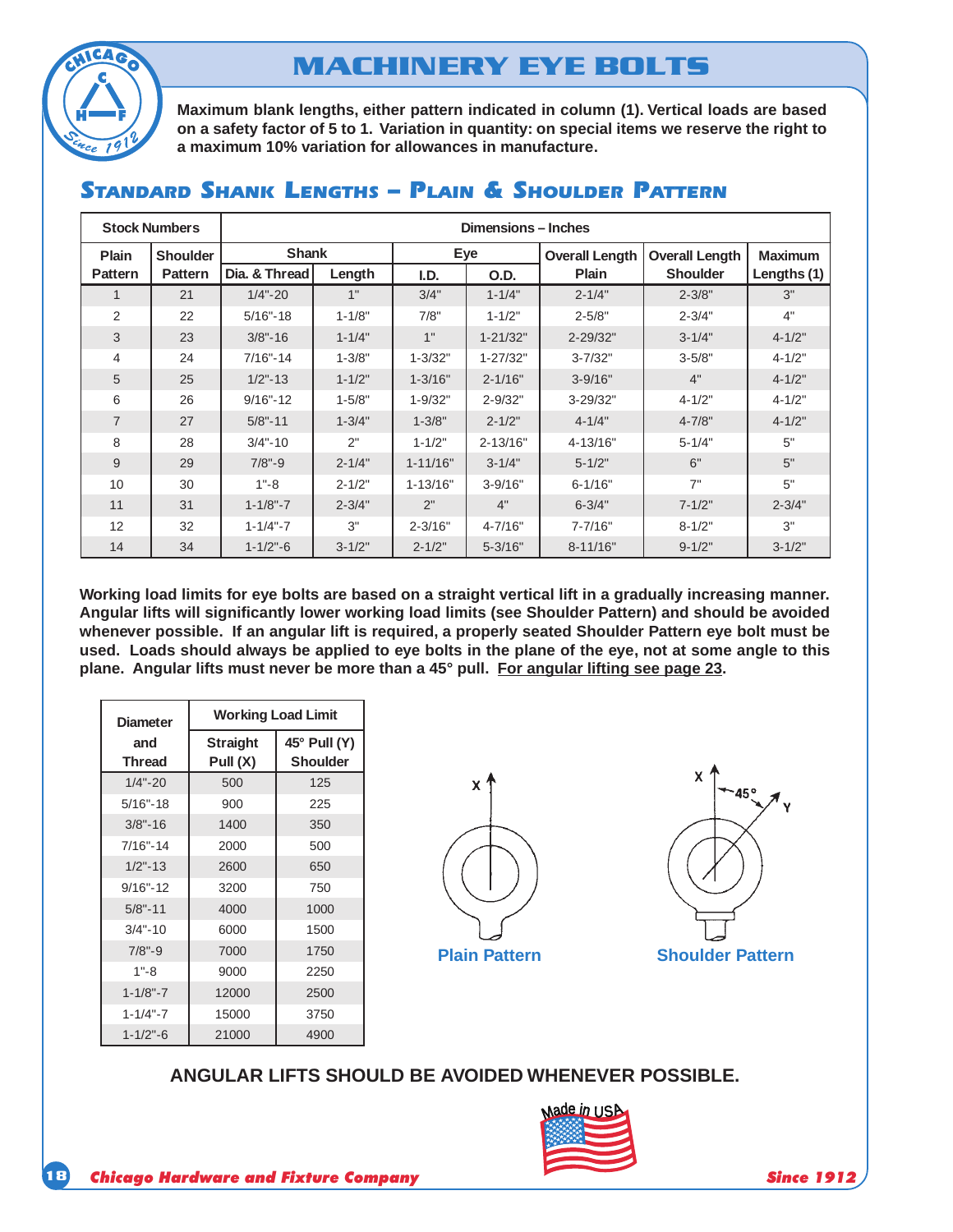# **MACHINERY EYE BOLTS**

**Drop forged steel. Heat treated after forging. Self-colored, zinc plated, or hot galvanized. Plain or shoulder type, blank or threaded. Threaded will be supplied unless otherwise specified. See additional specifications and dimensions on page 18.**

**STANDARD SHANK LENGTHS** 





**Available in Zinc Plated and Hot Galvanized. See page 20.**

**Some sizes available in Stainless Steel. See page 49.**

**Available in Metric See page 22.**



|                                       | <b>PLAIN PATTERN</b>                   |                                           |             | <b>Threaded</b>      |             | <b>Blank</b>         |
|---------------------------------------|----------------------------------------|-------------------------------------------|-------------|----------------------|-------------|----------------------|
| <b>Plain</b><br><b>Pattern</b><br>No. | <b>Bolt</b><br><b>Diameter</b><br>N.C. | <b>Standard</b><br><b>Shank</b><br>Length | Part<br>No. | Weight<br>Per<br>100 | Part<br>No. | Weight<br>Per<br>100 |
| $\mathbf{1}$                          | 1/4"                                   | 1"                                        | 116053      | 5                    | 110051      | 5.5                  |
| 2                                     | 5/16"                                  | $1 - 1/8"$                                | 116251      | 10.5                 | 110259      | 11.5                 |
| 3                                     | 3/8"                                   | $1 - 1/4"$                                | 116459      | 15.5                 | 110457      | 16.5                 |
| 4                                     | 7/16"                                  | $1 - 3/8"$                                | 116657      | 20.5                 | 110655      | 22                   |
| 5                                     | 1/2"                                   | $1 - 1/2"$                                | 116855      | 33                   | 110853      | 35                   |
| 6                                     | 9/16"                                  | $1 - 5/8"$                                | 117050      | 44.5                 | 111058      | 45                   |
| $\overline{7}$                        | 5/8"                                   | $1 - 3/4"$                                | 117258      | 64                   | 111256      | 66                   |
| 8                                     | 3/4"                                   | 2"                                        | 117487      | 90.5                 | 111485      | 97                   |
| 9                                     | 7/8"                                   | $2 - 1/4"$                                | 117685      | 135                  | 111683      | 142                  |
| 10                                    | 1"                                     | $2 - 1/2"$                                | 117883      | 190.5                | 111881      | 199                  |
| 11                                    | $1 - 1/8"$                             | $2 - 3/4"$                                | 118088      | 299.5                | 112086      | 312                  |
| 12                                    | $1 - 1/4"$                             | 3"                                        | 118316      | 399                  | 112314      | 412                  |
| 14                                    | $1 - 1/2"$                             | $3 - 1/2"$                                | 118514      | 662.5                | 112512      | 691                  |



## **STANDARD SHANK LENGTHS**

| <b>SHOULDER PATTERN</b>                  |                                        |                                           |             | <b>Threaded</b>      |             | <b>Blank</b>         |
|------------------------------------------|----------------------------------------|-------------------------------------------|-------------|----------------------|-------------|----------------------|
| <b>Shoulder</b><br><b>Pattern</b><br>No. | <b>Bolt</b><br><b>Diameter</b><br>N.C. | <b>Standard</b><br><b>Shank</b><br>Length | Part<br>No. | Weight<br>Per<br>100 | Part<br>No. | Weight<br>Per<br>100 |
| 21                                       | 1/4"                                   | 1"                                        | 128056      | 6                    | 122054      | 6                    |
| 22                                       | 5/16"                                  | $1 - 1/8"$                                | 128254      | 10                   | 122252      | 10.5                 |
| 23                                       | 3/8"                                   | $1 - 1/4"$                                | 128452      | 16                   | 122450      | 17                   |
| 24                                       | 7/16"                                  | $1 - 3/8"$                                | 128650      | 26.5                 | 122658      | 28                   |
| 25                                       | 1/2"                                   | $1 - 1/2"$                                | 128858      | 38                   | 122856      | 39                   |
| 26                                       | 9/16"                                  | $1 - 5/8"$                                | 129053      | 49                   | 123051      | 52.5                 |
| 27                                       | 5/8"                                   | $1 - 3/4"$                                | 129251      | 73.5                 | 123259      | 76.5                 |
| 28                                       | 3/4"                                   | 2"                                        | 129480      | 99.5                 | 123488      | 104                  |
| 29                                       | 7/8"                                   | $2 - 1/4"$                                | 129688      | 172.5                | 123686      | 178                  |
| 30                                       | 1"                                     | $2 - 1/2"$                                | 129886      | 235                  | 123884      | 242                  |
| 31                                       | $1 - 1/8"$                             | $2 - 3/4"$                                | 130080      | 342.5                | 124089      | 347                  |
| 32                                       | $1 - 1/4"$                             | 3"                                        | 130318      | 462.5                | 124317      | 485                  |
| 34                                       | $1 - 1/2"$                             | $3 - 1/2"$                                | 130516      | 752.5                | 124515      | 780                  |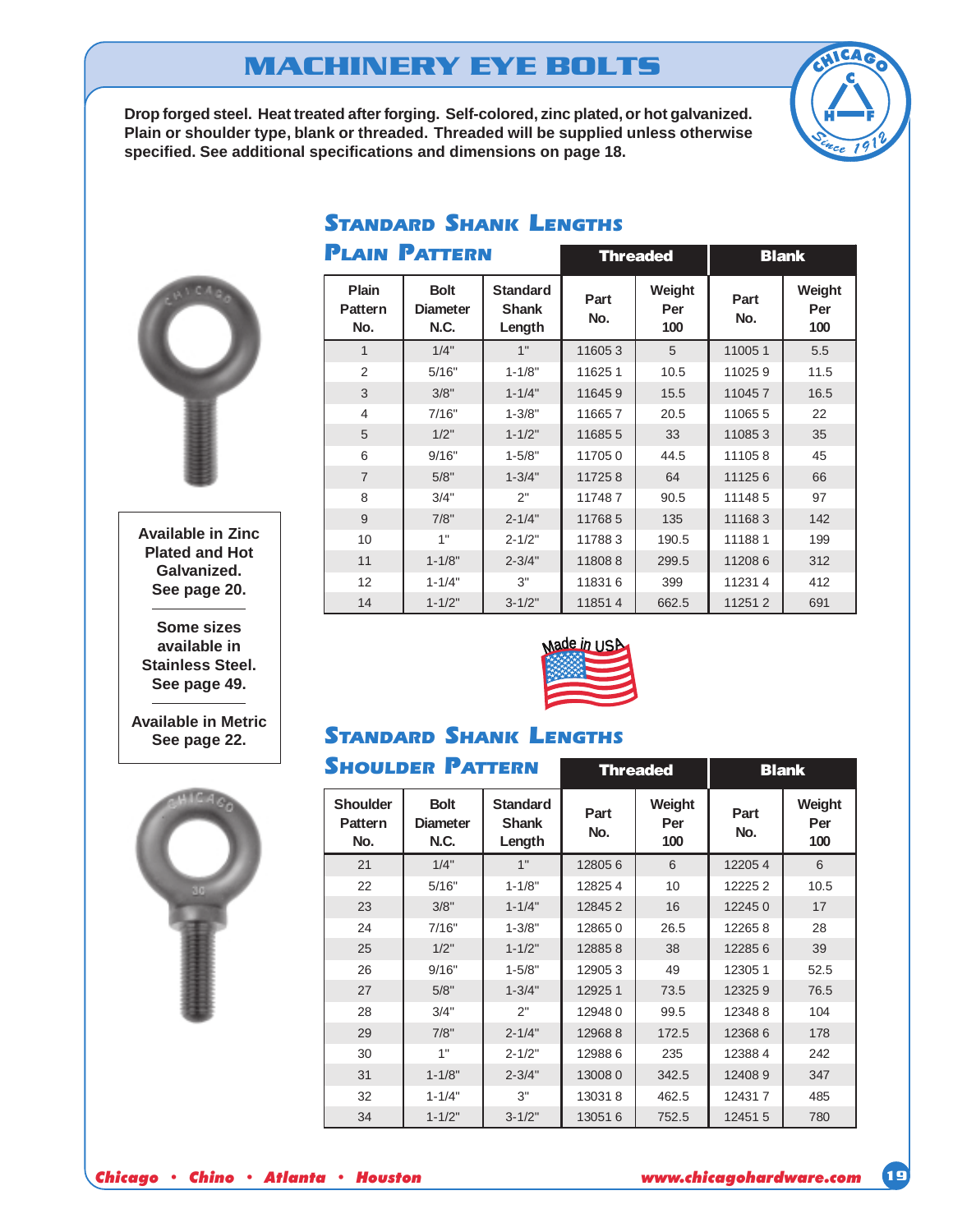



## **ZINC PLATED**

### **PLAIN PATTERN - ZIN**

| Plain<br><b>Pattern</b><br>No. | <b>Bolt</b><br><b>Diameter</b><br><b>N.C.</b> | <b>Standard</b><br><b>Shank</b><br>Length | Part<br>No. |
|--------------------------------|-----------------------------------------------|-------------------------------------------|-------------|
| 1                              | 1/4"                                          | 1"                                        | 260053      |
| $\overline{2}$                 | 5/16"                                         | $1 - 1/8"$                                | 260084      |
| 3                              | 3/8"                                          | $1 - 1/4"$                                | 260114      |
| 4                              | 7/16"                                         | $1 - 3/8"$                                | 260145      |
| 5                              | 1/2"                                          | $1 - 1/2"$                                | 260176      |
| 6                              | 9/16"                                         | $1 - 5/8"$                                | 260206      |
| $\overline{7}$                 | 5/8"                                          | $1 - 3/4"$                                | 260237      |
| 8                              | 3/4"                                          | 2"                                        | 260268      |
| 9                              | 7/8"                                          | $2 - 1/4"$                                | 260299      |
| 10                             | 1"                                            | $2 - 1/2"$                                | 260329      |
| 11                             | $1 - 1/8"$                                    | $2 - 3/4"$                                | 260350      |
| 12                             | $1 - 1/4"$                                    | 3"                                        | 26038 1     |
| 14                             | $1 - 1/2"$                                    | $3 - 1/2"$                                | 260411      |

| Shoulder<br><b>Pattern</b><br>No. | <b>Bolt</b><br><b>Diameter</b><br>N.C. | <b>Standard</b><br><b>Shank</b><br>Length | Part<br>No. |
|-----------------------------------|----------------------------------------|-------------------------------------------|-------------|
| 21                                | 1/4"                                   | 1"                                        | 260503      |
| 22                                | 5/16"                                  | $1 - 1/8"$                                | 260534      |
| 23                                | 3/8"                                   | $1 - 1/4"$                                | 260565      |
| 24                                | 7/16"                                  | $1 - 3/8"$                                | 260596      |
| 25                                | 1/2"                                   | $1 - 1/2"$                                | 260626      |
| 26                                | 9/16"                                  | $1 - 5/8"$                                | 260657      |
| 27                                | 5/8"                                   | $1 - 3/4"$                                | 260688      |
| 28                                | 3/4"                                   | 2"                                        | 260718      |
| 29                                | 7/8"                                   | $2 - 1/4"$                                | 260749      |
| 30                                | 1"                                     | $2 - 1/2"$                                | 260770      |
| 31                                | $1 - 1/8"$                             | $2 - 3/4"$                                | 260800      |
| 32                                | $1 - 1/4"$                             | 3"                                        | 260831      |
| 34                                | $1 - 1/2"$                             | $3 - 1/2"$                                | 260862      |





**HOT GALVANIZED** 



### **PLAIN PATTERN - GALVAN**

| Plain<br><b>Pattern</b><br>No. | <b>Bolt</b><br><b>Diameter</b><br>N.C. | <b>Standard</b><br>Shank<br>Length | Part<br>No. |
|--------------------------------|----------------------------------------|------------------------------------|-------------|
| $\overline{1}$                 | 1/4"                                   | 1"                                 | 261050      |
| 2                              | 5/16"                                  | $1 - 1/8"$                         | 261081      |
| 3                              | 3/8"                                   | $1 - 1/4"$                         | 261111      |
| 4                              | 7/16"                                  | $1 - 3/8"$                         | 261142      |
| 5                              | 1/2"                                   | $1 - 1/2"$                         | 261173      |
| 6                              | 9/16"                                  | $1 - 5/8"$                         | 261203      |
| $\overline{7}$                 | 5/8"                                   | $1 - 3/4"$                         | 261234      |
| 8                              | 3/4"                                   | 2"                                 | 261265      |
| 9                              | 7/8"                                   | $2 - 1/4"$                         | 261296      |
| 10                             | 1"                                     | $2 - 1/2"$                         | 261326      |
| 11                             | $1 - 1/8"$                             | $2 - 3/4"$                         | 261357      |
| 12                             | $1 - 1/4"$                             | 3"                                 | 261388      |
| 14                             | $1 - 1/2"$                             | $3 - 1/2"$                         | 261418      |

### IZED **SHOULDER PATTERN – G**ALVANIZED

| <b>Shoulder</b><br><b>Pattern</b><br>No. | <b>Bolt</b><br><b>Diameter</b><br>N.C. | <b>Standard</b><br><b>Shank</b><br>Length | Part<br>No. |
|------------------------------------------|----------------------------------------|-------------------------------------------|-------------|
| 21                                       | 1/4"                                   | 1"                                        | 261555      |
| 22                                       | 5/16"                                  | $1 - 1/8"$                                | 261586      |
| 23                                       | 3/8"                                   | $1 - 1/4"$                                | 261616      |
| 24                                       | 7/16"                                  | $1 - 3/8"$                                | 261647      |
| 25                                       | 1/2"                                   | $1 - 1/2"$                                | 261678      |
| 26                                       | 9/16"                                  | $1 - 5/8"$                                | 261708      |
| 27                                       | 5/8"                                   | $1 - 3/4"$                                | 261739      |
| 28                                       | 3/4"                                   | 2"                                        | 261760      |
| 29                                       | 7/8"                                   | $2 - 1/4"$                                | 261791      |
| 30                                       | 1"                                     | $2 - 1/2"$                                | 261821      |
| 31                                       | $1 - 1/8"$                             | $2 - 3/4"$                                | 261852      |
| 32                                       | $1 - 1/4"$                             | 3"                                        | 261883      |
| 34                                       | $1 - 1/2"$                             | $3 - 1/2"$                                | 261913      |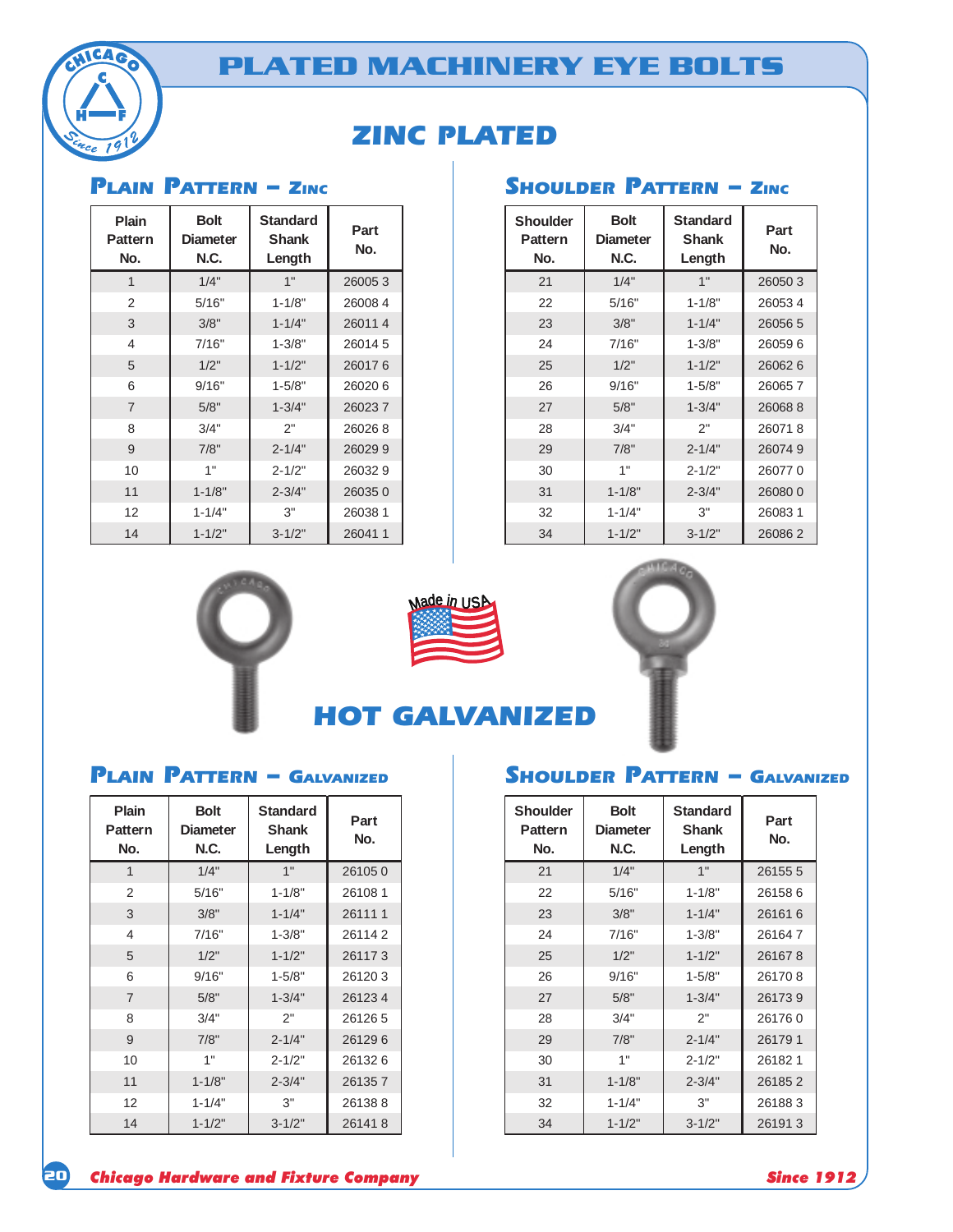# **MACHINERY EYE BOLTS**

**Variation in quantity: on special items we reserve the right to a maximum 10% variation for allowances in manufacture.**



## **SPECIAL SHANK LENGTHS PLAIN PATTERN**

|                                        |                                   |             | <b>Threaded</b>      | <b>Blank</b> |                      |  |
|----------------------------------------|-----------------------------------|-------------|----------------------|--------------|----------------------|--|
| <b>Bolt</b><br><b>Diameter</b><br>N.C. | <b>Special</b><br>Shank<br>Length | Part<br>No. | Weight<br>Per<br>100 | Part<br>No.  | Weight<br>Per<br>100 |  |
| 1/4"                                   | 2"                                | 116084      | 6                    | 110082       | 8                    |  |
| 1/4"                                   | 3"                                | 116114      | 10                   | 110112       | 14                   |  |
| 5/16"                                  | 2"                                | 116282      | 12                   | 110280       | 14                   |  |
| 5/16"                                  | 3"                                | 116312      | 14                   | 110310       | 16                   |  |
| 5/16"                                  | 4"                                | 116343      | 14                   | 110341       | 18                   |  |
| 3/8"                                   | 2"                                | 116480      | 16                   | 110488       | 18                   |  |
| 3/8"                                   | 3"                                | 116510      | 18                   | 110518       | 23                   |  |
| 3/8"                                   | 4"                                | 116541      | 22                   | 110549       | 24                   |  |
| 3/8"                                   | $4 - 1/2"$                        | 116572      | 22                   | 110570       | 26                   |  |
| 7/16"                                  | 2"                                | 116688      | 22                   | 110686       | 24                   |  |
| 7/16"                                  | 3"                                | 116718      | 26                   | 110716       | 30                   |  |
| 7/16"                                  | 4"                                | 116749      | 30                   | 110747       | 34                   |  |
| 7/16"                                  | $4 - 1/2"$                        | 116770      | 30                   | 110778       | 36                   |  |
| 1/2"                                   | 2"                                | 116886      | 32                   | 110884       | 34                   |  |
| 1/2"                                   | 3"                                | 116916      | 38                   | 110914       | 42                   |  |
| 1/2"                                   | 4"                                | 116947      | 42                   | 110945       | 48                   |  |
| 1/2"                                   | $4 - 1/2"$                        | 116978      | 42                   | 110976       | 50                   |  |
| 9/16"                                  | 2"                                | 117081      | 48                   | 111089       | 52                   |  |
| 9/16"                                  | 3"                                | 117111      | 54                   | 111119       | 60                   |  |
| 9/16"                                  | 4"                                | 117142      | 60                   | 111140       | 68                   |  |
| 9/16"                                  | $4 - 1/2"$                        | 117173      | 60                   | 111171       | 68                   |  |
| 5/8"                                   | 2"                                | 117289      | 62                   | 111287       | 68                   |  |
| 5/8"                                   | 3"                                | 117319      | 70                   | 111317       | 74                   |  |
| 5/8"                                   | 4"                                | 117340      | 74                   | 111348       | 86                   |  |
| 5/8"                                   | $4 - 1/2"$                        | 117371      | 76                   | 111379       | 90                   |  |
| 3/4"                                   | 3"                                | 117517      | 96                   | 111515       | 120                  |  |
| 3/4"                                   | 4"                                | 117548      | 104                  | 111546       | 126                  |  |
| 3/4"                                   | $4 - 1/2"$                        | 117579      | 108                  | 111577       | 144                  |  |
| 3/4"                                   | 5"                                | 117609      | 132                  | 111607       | 154                  |  |
| 7/8"                                   | 3"                                | 117715      | 188                  | 111713       | 196                  |  |
| 7/8"                                   | 4"                                | 117746      | 202                  | 111744       | 218                  |  |
| 7/8"                                   | $4 - 1/2"$                        | 117777      | 210                  | 111775       | 224                  |  |
| 7/8"                                   | 5"                                | 117807      | 218                  | 111805       | 230                  |  |
| 1"                                     | 3"                                | 117913      | 210                  | 111911       | 232                  |  |
| 1"                                     | 4"                                | 117944      | 230                  | 111942       | 254                  |  |
| 1"                                     | $4 - 1/2"$                        | 117975      | 236                  | 111973       | 264                  |  |
| 1"                                     | 5"                                | 118002      | 254                  | 112000       | 276                  |  |

## **SPECIAL SHANK LENGTHS SHOULDER PATTERN**

|                                        |                                   |             | <b>Threaded</b>      | <b>Blank</b> |                      |  |
|----------------------------------------|-----------------------------------|-------------|----------------------|--------------|----------------------|--|
| <b>Bolt</b><br><b>Diameter</b><br>N.C. | <b>Special</b><br>Shank<br>Length | Part<br>No. | Weight<br>Per<br>100 | Part<br>No.  | Weight<br>Per<br>100 |  |
| 1/4"                                   | 2"                                | 128087      | 8                    | 122085       | 10                   |  |
| 1/4"                                   | 3"                                | 128117      | 10                   | 122115       | 12                   |  |
| 5/16"                                  | 2"                                | 12828 5     | 12                   | 122283       | 14                   |  |
| 5/16"                                  | 3"                                | 128315      | 14                   | 122313       | 16                   |  |
| 5/16"                                  | 4"                                | 128346      | 16                   | 122344       | 18                   |  |
| 3/8"                                   | 2"                                | 128483      | 20                   | 122481       | 22                   |  |
| 3/8"                                   | 3"                                | 128513      | 22                   | 122511       | 24                   |  |
| 3/8"                                   | 4"                                | 128544      | 24                   | 122542       | 28                   |  |
| 3/8"                                   | $4 - 1/2"$                        | 128575      | 26                   | 122573       | 28                   |  |
| 7/16"                                  | 2"                                | 128681      | 26                   | 122689       | 30                   |  |
| 7/16"                                  | 3"                                | 128711      | 30                   | 122719       | 32                   |  |
| 7/16"                                  | 4"                                | 128742      | 34                   | 122740       | 36                   |  |
| 7/16"                                  | $4 - 1/2"$                        | 128773      | 36                   | 122771       | 38                   |  |
| 1/2"                                   | 2"                                | 128889      | 40                   | 122887       | 42                   |  |
| 1/2"                                   | 3"                                | 128919      | 44                   | 122917       | 46                   |  |
| 1/2"                                   | 4"                                | 128940      | 46                   | 122948       | 50                   |  |
| 1/2"                                   | $4 - 1/2"$                        | 128971      | 48                   | 122979       | 52                   |  |
| 9/16"                                  | 2"                                | 12908 4     | 48                   | 123082       | 52                   |  |
| 9/16"                                  | 3"                                | 129114      | 52                   | 123112       | 58                   |  |
| 9/16"                                  | 4"                                | 129145      | 58                   | 123143       | 60                   |  |
| 9/16"                                  | $4 - 1/2"$                        | 129176      | 60                   | 123174       | 68                   |  |
| 5/8"                                   | 2"                                | 129282      | 74                   | 123280       | 80                   |  |
| 5/8"                                   | 3"                                | 129312      | 82                   | 123310       | 86                   |  |
| 5/8"                                   | 4"                                | 129343      | 90                   | 123341       | 102                  |  |
| 5/8"                                   | $4 - 1/2"$                        | 129374      | 92                   | 123372       | 104                  |  |
| 3/4"                                   | 3"                                | 129510      | 116                  | 123518       | 126                  |  |
| 3/4"                                   | 4"                                | 129541      | 130                  | 123549       | 140                  |  |
| 3/4"                                   | $4 - 1/2"$                        | 129572      | 132                  | 123570       | 146                  |  |
| 3/4"                                   | 5"                                | 129602      | 138                  | 123600       | 154                  |  |
| 7/8"                                   | 3"                                | 129718      | 186                  | 123716       | 198                  |  |
| 7/8"                                   | 4"                                | 129749      | 202                  | 123747       | 218                  |  |
| 7/8"                                   | $4 - 1/2"$                        | 129770      | 208                  | 123778       | 226                  |  |
| 7/8"                                   | 5"                                | 129800      | 216                  | 123808       | 232                  |  |
| 1"                                     | 3"                                | 129916      | 254                  | 123914       | 270                  |  |
| 1"                                     | 4"                                | 129947      | 266                  | 123945       | 290                  |  |
| 1"                                     | $4 - 1/2"$                        | 129978      | 280                  | 123976       | 304                  |  |
| 1"                                     | 5"                                | 13000 4     | 290                  | 124003       | 318                  |  |

**See page 18 for specifications and dimensions. Additional special shank lengths available upon request.**